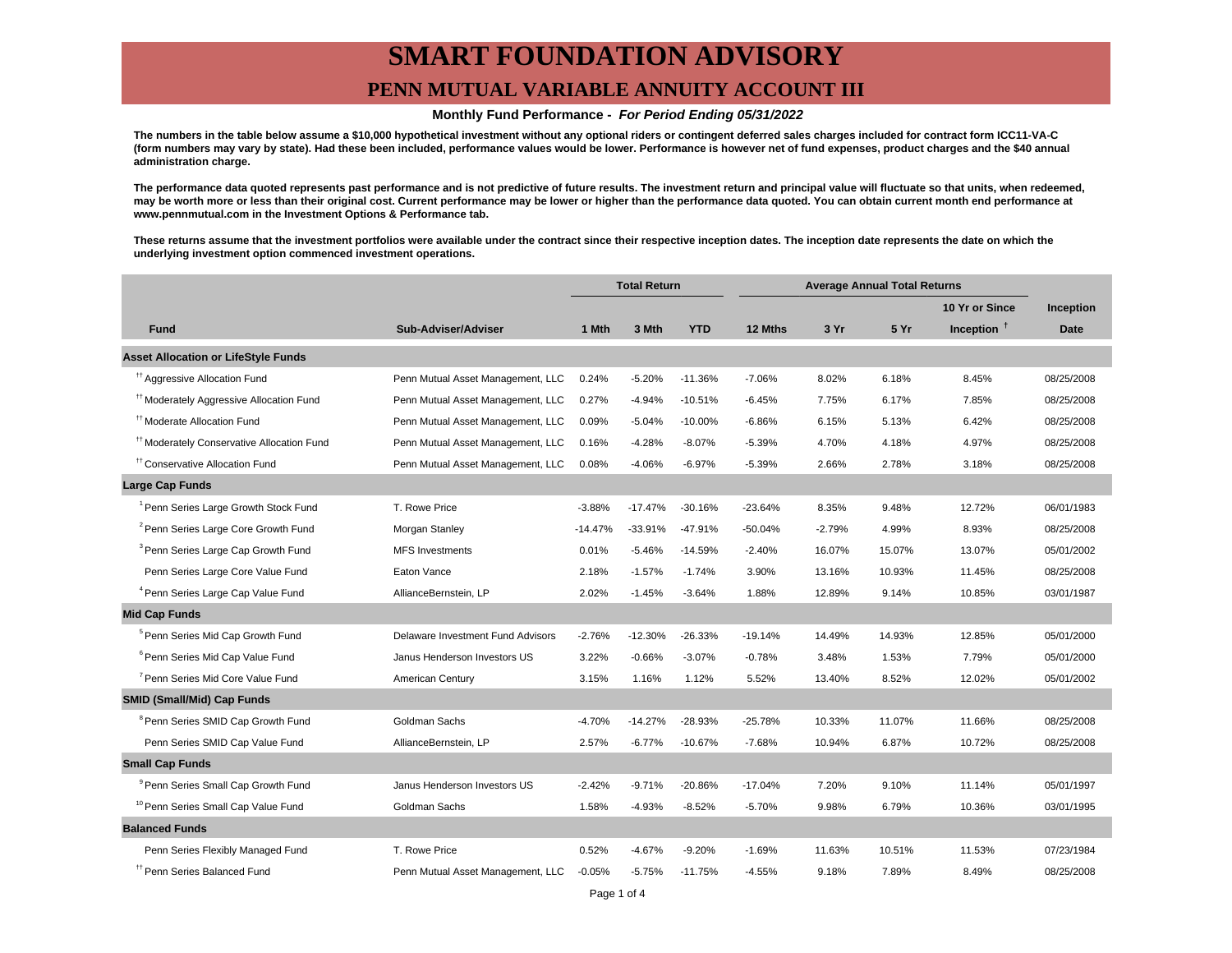## **SMART FOUNDATION ADVISORY PENN MUTUAL VARIABLE ANNUITY ACCOUNT III**

#### **Monthly Fund Performance - For Period Ending 05/31/2022**

|                                                        |                                   | <b>Total Return</b> |           | <b>Average Annual Total Returns</b> |           |          |          |                |             |
|--------------------------------------------------------|-----------------------------------|---------------------|-----------|-------------------------------------|-----------|----------|----------|----------------|-------------|
|                                                        |                                   |                     |           |                                     |           |          |          | 10 Yr or Since | Inception   |
| <b>Fund</b>                                            | Sub-Adviser/Adviser               | 1 Mth               | 3 Mth     | <b>YTD</b>                          | 12 Mths   | 3 Yr     | 5 Yr     | Inception $†$  | <b>Date</b> |
| <b>Index Funds</b>                                     |                                   |                     |           |                                     |           |          |          |                |             |
| <sup>11</sup> Penn Series Index 500 Fund               | <b>State Street</b>               | 0.09%               | $-5.41%$  | $-13.07%$                           | $-1.07%$  | 15.67%   | 12.60%   | 13.56%         | 05/01/2000  |
| Penn Series Small Cap Index Fund                       | <b>State Street</b>               | 0.02%               | $-8.96%$  | $-17.00%$                           | $-17.86%$ | 8.62%    | 6.63%    | 9.68%          | 08/25/2008  |
| Penn Series Developed International Index Fund         | <b>State Street</b>               | 1.78%               | $-5.37%$  | $-11.79%$                           | $-11.80%$ | 5.44%    | 3.17%    | 6.06%          | 08/25/2008  |
| <b>Specialty Fund</b>                                  |                                   |                     |           |                                     |           |          |          |                |             |
| <sup>12</sup> Penn Series Real Estate Securities Fund  | Cohen & Steers                    | $-5.03%$            | $-2.34%$  | $-13.95%$                           | 3.28%     | 9.39%    | 9.23%    | 9.55%          | 05/01/2002  |
| <b>International Funds</b>                             |                                   |                     |           |                                     |           |          |          |                |             |
| Penn Series International Equity Fund                  | Vontobel Asset Management         | $-1.57%$            | $-7.94%$  | $-18.67%$                           | $-14.09%$ | 5.89%    | 4.48%    | 6.56%          | 11/01/1992  |
| <sup>13</sup> Penn Series Emerging Markets Equity Fund | Vontobel Asset Management         | $-0.30%$            | $-10.12%$ | $-15.13%$                           | $-24.11%$ | $-0.05%$ | $-0.71%$ | 1.70%          | 08/25/2009  |
| <b>Fixed-Income Funds</b>                              |                                   |                     |           |                                     |           |          |          |                |             |
| <sup>11</sup> Penn Series Limited Maturity Bond Fund   | Penn Mutual Asset Management, LLC | $-0.20%$            | $-2.26%$  | $-3.39%$                            | $-3.76%$  | 0.53%    | 1.07%    | 0.81%          | 05/01/2000  |
| <sup>11</sup> Penn Series Quality Bond Fund            | Penn Mutual Asset Management, LLC | $-0.18%$            | $-6.16%$  | $-9.62%$                            | $-9.25%$  | $-0.07%$ | 1.13%    | 1.43%          | 03/01/1987  |
| <sup>14</sup> Penn Series High Yield Bond Fund         | Penn Mutual Asset Management, LLC | 0.52%               | $-2.39%$  | $-4.80%$                            | $-2.78%$  | 4.48%    | 4.20%    | 5.38%          | 07/23/1984  |
| <sup>11</sup> Penn Series Money Market Fund            | Penn Mutual Asset Management, LLC | $-0.05%$            | $-0.14%$  | $-0.18%$                            | $-0.40%$  | $-0.05%$ | 0.07%    | $-0.17%$       | 07/15/1983  |

The Penn Series Money Market Fund 7-day yield was 0.01% . The yield, which is gross of product fees and the \$ 40 annual administration charge, more closely reflects the current earnings of the Money Market Fund than the 1-year return.

**Investors should carefully consider the objectives, risks, charges, and expenses of the relevant variable annuity product and underlying investment options prior to investing.** Please read the prospectus carefully as it contains this and other pertinent information specific to the product being presented. A prospectus may be obtained from your Penn Mutual **financial professional or from our website at www.pennmutual.com in the Planning & Products tab.**

Penn Mutual variable products are offered through Hornor, Townsend & Kent, Inc. (HTK), Registered Investment Advisor, Member FINRA/SIPC, 600 Dresher Road, Horsham, PA 19044, 215-957-7300. HTK is a wholly owned subsidiary of The Penn Mutual Life Insurance Company.

1202417TM\_Jun17

Report is not valid unless all pages are included



Page 2 of 4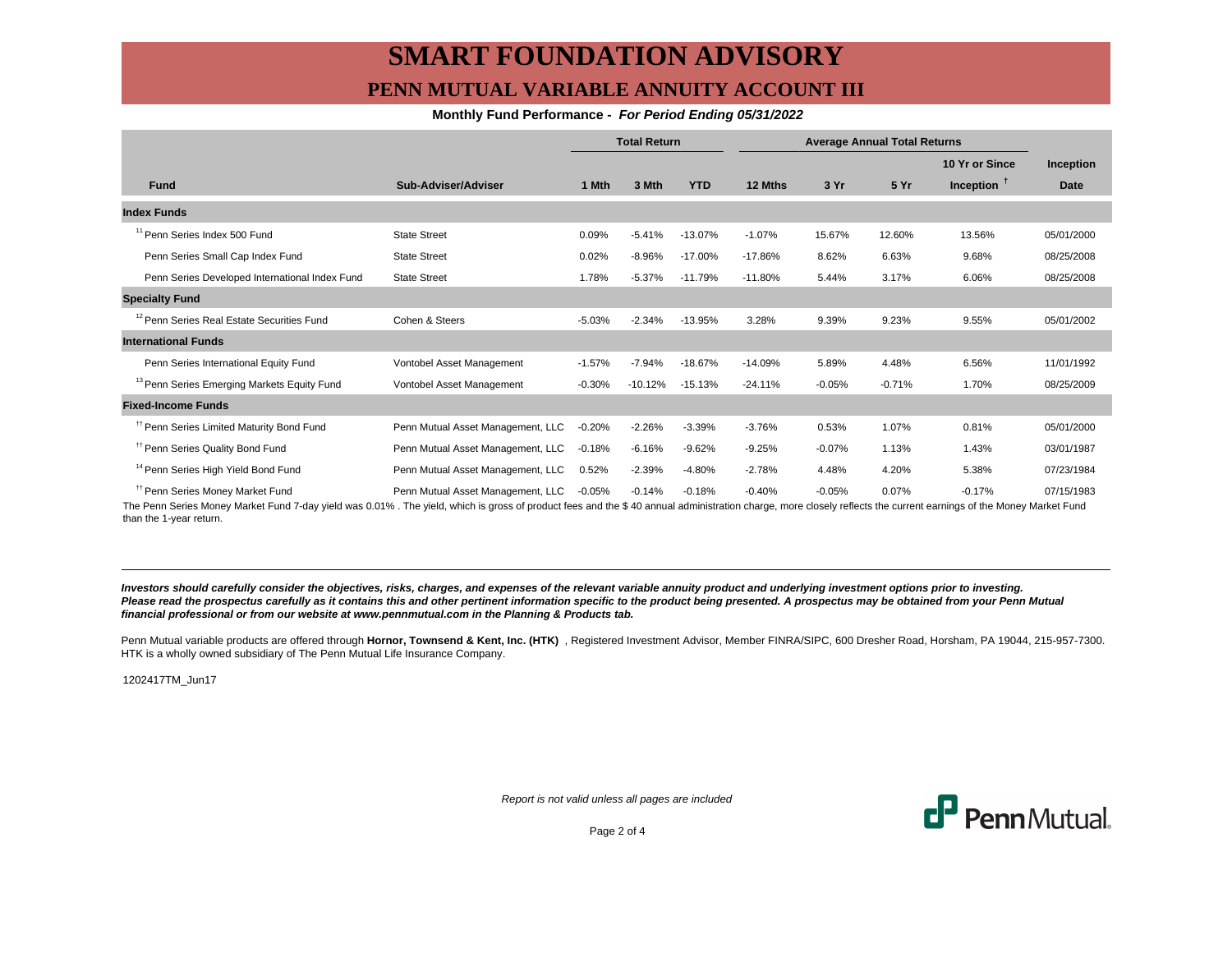# **SMART FOUNDATION ADVISORY**

### **PENN MUTUAL VARIABLE ANNUITY ACCOUNT III**

#### **Monthly Fund Performance - For Period Ending 05/31/2022**

#### **Assuming Contract Surrendered**

**Below are the average annual total returns on a hypothetical investment of \$1,000 assuming the investor makes no additional deposits and surrenders the policy. With the exception of any available optional riders, the figures are net of all possible charges and fees, including the maximum contingent deferred sales charge of 3% (Contract Year = %: 1=3%, 2=2%, 3=1%) , asset charges, product fees, and the \$20 annual administration charge. Had any available optional riders been included, performance values would be lower.**

|                                                       |                                   | <b>Average Annual Total Returns</b> |          |        |                |                       |
|-------------------------------------------------------|-----------------------------------|-------------------------------------|----------|--------|----------------|-----------------------|
|                                                       |                                   |                                     |          |        | 10 Yr or Since |                       |
| <b>Fund</b>                                           | Sub-Adviser/Adviser               | 1Yr                                 | 3 Yr     | 5 Yr   | Inception $†$  | <b>Inception Date</b> |
| <b>Asset Allocation or LifeStyle Funds</b>            |                                   |                                     |          |        |                |                       |
| <sup>17</sup> Aggressive Allocation Fund              | Penn Mutual Asset Management, LLC | $-8.85%$                            | 7.91%    | 6.08%  | 8.37%          | 08/25/2008            |
| <sup>††</sup> Moderately Aggressive Allocation Fund   | Penn Mutual Asset Management, LLC | $-8.25%$                            | 7.63%    | 6.06%  | 7.77%          | 08/25/2008            |
| <sup>11</sup> Moderate Allocation Fund                | Penn Mutual Asset Management, LLC | $-8.65%$                            | 6.04%    | 5.03%  | 6.34%          | 08/25/2008            |
| <sup>11</sup> Moderately Conservative Allocation Fund | Penn Mutual Asset Management, LLC | $-7.21%$                            | 4.59%    | 4.07%  | 4.89%          | 08/25/2008            |
| <sup>tt</sup> Conservative Allocation Fund            | Penn Mutual Asset Management, LLC | $-7.21%$                            | 2.56%    | 2.68%  | 3.10%          | 08/25/2008            |
| <b>Large Cap Funds</b>                                |                                   |                                     |          |        |                |                       |
| <sup>1</sup> Penn Series Large Growth Stock Fund      | T. Rowe Price                     | $-25.07%$                           | 8.24%    | 9.37%  | 12.64%         | 06/01/1983            |
| <sup>2</sup> Penn Series Large Core Growth Fund       | Morgan Stanley                    | $-50.91%$                           | $-2.89%$ | 4.88%  | 8.85%          | 08/25/2008            |
| <sup>3</sup> Penn Series Large Cap Growth Fund        | <b>MFS Investments</b>            | $-4.28%$                            | 15.95%   | 14.96% | 12.99%         | 05/01/2002            |
| Penn Series Large Core Value Fund                     | Eaton Vance                       | 1.89%                               | 13.04%   | 10.82% | 11.37%         | 08/25/2008            |
| <sup>4</sup> Penn Series Large Cap Value Fund         | AllianceBernstein, LP             | $-0.10%$                            | 12.77%   | 9.03%  | 10.77%         | 03/01/1987            |
| <b>Mid Cap Funds</b>                                  |                                   |                                     |          |        |                |                       |
| <sup>5</sup> Penn Series Mid Cap Growth Fund          | Delaware Investment Fund Advisors | $-20.67%$                           | 14.37%   | 14.82% | 12.76%         | 05/01/2000            |
| <sup>6</sup> Penn Series Mid Cap Value Fund           | Janus Henderson Investors US      | $-2.70%$                            | 3.38%    | 1.43%  | 7.71%          | 05/01/2000            |
| <sup>7</sup> Penn Series Mid Core Value Fund          | American Century                  | 3.47%                               | 13.28%   | 8.41%  | 11.94%         | 05/01/2002            |
| <b>SMID (Small/Mid) Cap Funds</b>                     |                                   |                                     |          |        |                |                       |
| <sup>8</sup> Penn Series SMID Cap Growth Fund         | Goldman Sachs                     | $-27.16%$                           | 10.22%   | 10.96% | 11.57%         | 08/25/2008            |
| Penn Series SMID Cap Value Fund                       | AllianceBernstein, LP             | $-9.46%$                            | 10.83%   | 6.76%  | 10.64%         | 08/25/2008            |
| <b>Small Cap Funds</b>                                |                                   |                                     |          |        |                |                       |
| <sup>9</sup> Penn Series Small Cap Growth Fund        | Janus Henderson Investors US      | $-18.61%$                           | 7.09%    | 8.99%  | 11.06%         | 05/01/1997            |
| <sup>10</sup> Penn Series Small Cap Value Fund        | Goldman Sachs                     | $-7.52%$                            | 9.87%    | 6.68%  | 10.28%         | 03/01/1995            |
| <b>Balanced Funds</b>                                 |                                   |                                     |          |        |                |                       |
| Penn Series Flexibly Managed Fund                     | T. Rowe Price                     | $-3.59%$                            | 11.52%   | 10.40% | 11.44%         | 07/23/1984            |
| <sup>11</sup> Penn Series Balanced Fund               | Penn Mutual Asset Management, LLC | $-6.39%$                            | 9.07%    | 7.79%  | 8.41%          | 08/25/2008            |